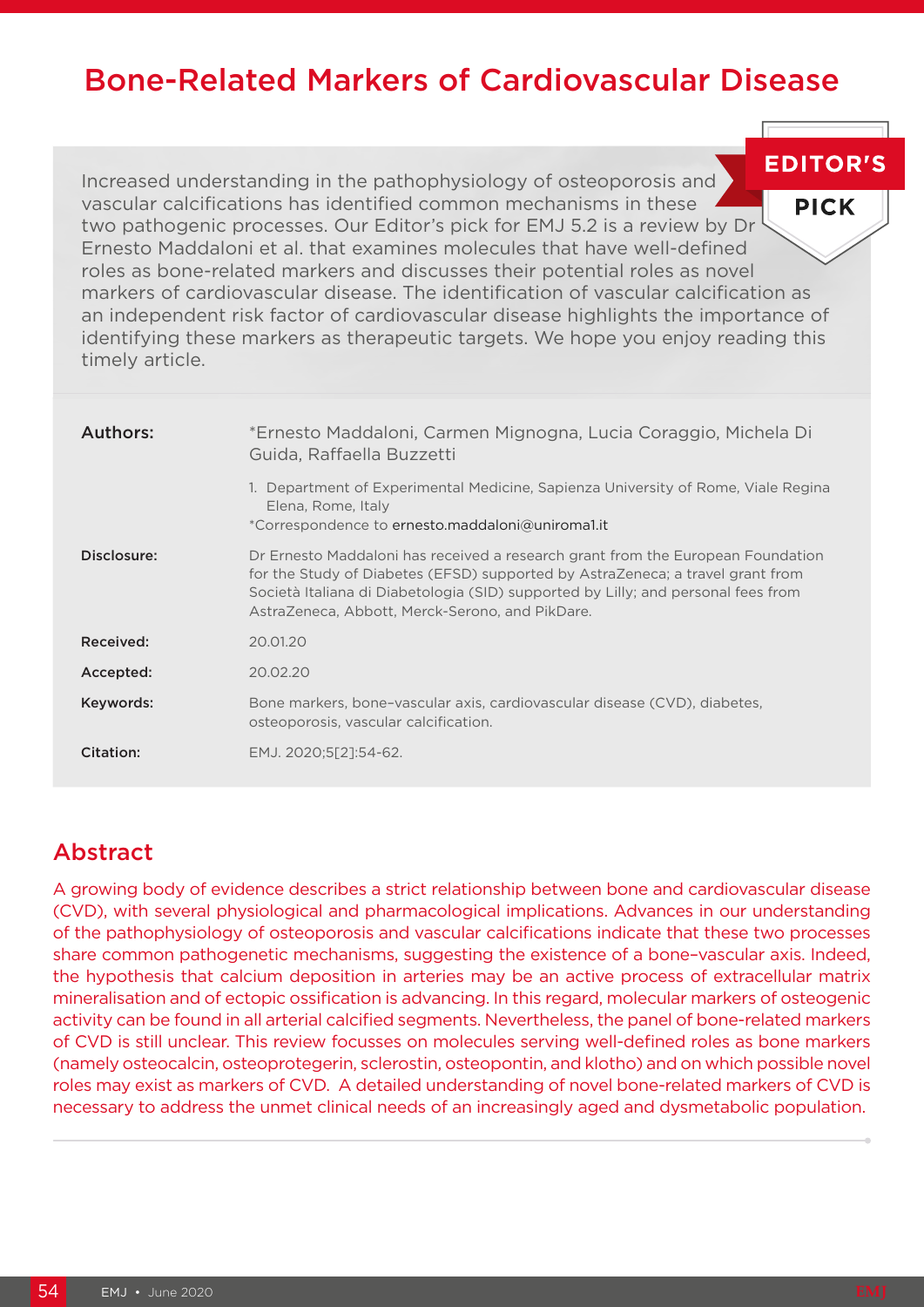# INTRODUCTION

Vascular calcification is an independent risk factor for cardiovascular disease (CVD). Calcium deposits in coronary arteries can weaken vasomotor responses and alter the stability of atherosclerotic plaques, increasing the risk of cardiovascular events. Vascular calcification has historically been considered as a passive process caused by cellular death; recently however, the hypothesis that calcium deposition in arteries may be an active process of extracellular matrix mineralisation is gaining traction. In this regard, molecular markers of osteogenic activity can be found in all arterial calcified segments.<sup>1</sup> Interestingly, a strict relationship between vascular and bone diseases has been described. Advances in our understanding of the pathophysiology of osteoporosis and vascular calcifications indicate that these two processes share common pathogenetic mechanisms, suggesting the existence of a bone–vascular axis.² Factors implicated in the pathogenesis of both osteoporosis and vascular calcification include proteins, hormones, lipids, vitamins, and cellular activities.3

Bone morphogenetic proteins participate in osteoblast differentiation while simultaneously producing reactive oxygen species and increasing the adhesiveness of monocytes on the vascular wall. In this review, the authors describe the epidemiological evidence and mechanisms underlying vascular calcification compared to bone calcification, and discuss in detail biomarkers implicated in the bone–vascular axis.

# THE BONE–VASCULAR AXIS

#### Epidemiological Evidence

Several epidemiological studies have demonstrated an association between CVD and bone diseases, including osteoporosis. Both osteoporosis and CVD are age-related disorders, and the temporal link between osteoporosis and vascular calcification is particularly marked in post-menopausal women and the elderly.4 During menopause, progression of aortic calcification is associated with metacarpal bone loss.<sup>5</sup> In postmenopausal women, osteoporosis is strongly associated with the presence of breast arterial calcification and increased severity of carotid atherosclerosis, with impaired brachial arterial endothelial function, increased arterial stiffness, and the presence of coronary atherosclerosis.<sup>6</sup>

Rodriguez et al.<sup>5</sup> demonstrated that lower bone mass density (BMD) was marginally, but significantly, correlated with increased cardiac workload (measured as the rate pressure product). This relationship was partially mediated by abdominal aortic calcification, suggesting that elderly with osteoporosis, particularly females, may have an increased cardiovascular risk. The Framingham Heart Study has also contributed to our knowledge in unveiling the existence of a bone–vascular axis, showing that loss in cortical bone is associated with long-term progression of atherosclerotic disease, with a doubled risk of hip fracture observed in those affected by CVD. This evidence has also been confirmed by several other studies showing that low BMD is associated with extensive arterial artery calcification and with atherosclerotic plaque burden.<sup>7</sup> Tankò et al.<sup>4</sup> showed that BMD at the proximal femur was associated with the severity of aortic calcification independent of age (r=- 0.12–17.00; p<0.001).

Many studies have also demonstrated increased bone fragility among people with increased risk for CVD, including those with diabetes.<sup>8</sup> An increased risk of osteoporotic fractures in both Type 1 and Type 2 diabetes mellitus patients has been largely documented,<sup>9-11</sup> with some studies showing an association between the presence of diabetic cardiovascular complications and lower BMD.<sup>12</sup> In this regard, many studies have also reported variation of serum levels of osteokines in blood samples from patients with diabetes.5,13,14 Nevertheless, it has been recently shown that circulating undercarboxylated osteocalcin (OCN) serum levels are independently associated with cardiovascular risk, determined by Z-score, in patients affected by metabolic syndrome, regardless of the presence of Type 2 diabetes mellitus.15

# Mechanisms of Vascular Calcification Compared to Bone Calcification

Pro-calcifying conditions, e.g., inflammation, oxidative stress, uraemia, increased oxidised low-density lipoprotein (oxLDL), decreased high-density lipoprotein, and apoptosis trigger the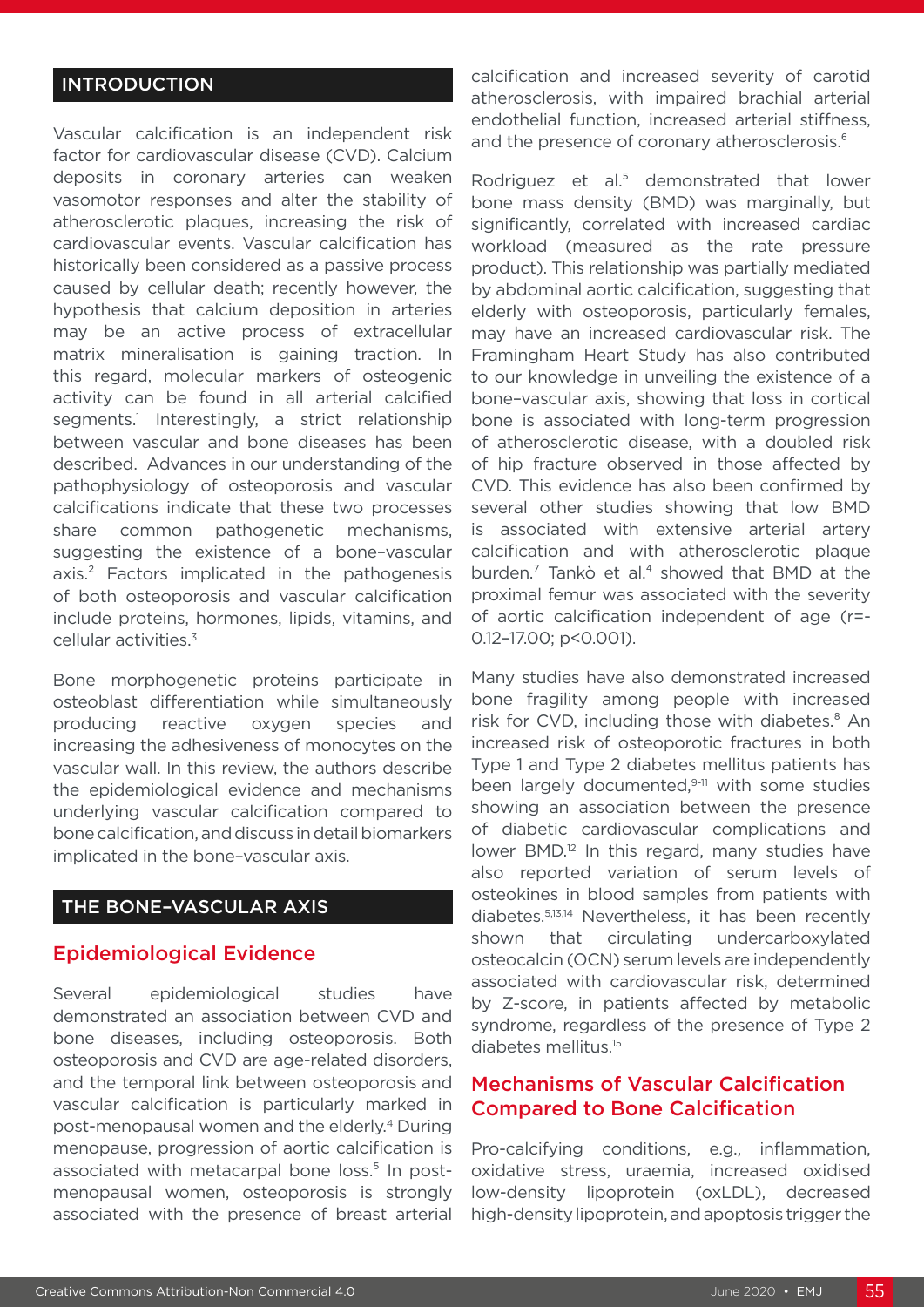cellular reprogramming and phenotype switching of vascular smooth muscle cells (SMC) from a contractile to bone-forming state. Reprogrammed vascular SMC express bone related proteins such as RUNX2 that act in a paracrine way on all vessel pluripotent mesenchymal cells with concomitant downregulation of SMC contractile proteins, generate mineralised matrix vesicles which initiate the mineralisation process, and form bone matrix within the vessel wall.

Vascular calcification is caused by the deposition of hydroxyapatite crystals in the arterial wall, both in the tunica intima and tunica media. Arterial intimal calcification is associated with the development of atherosclerotic plaques. Intimal calcification is characterised by microcalcification deposits within the fibrous caps of the atherosclerotic plaque, weakening the structure of the arterial wall and increasing the risk of plaque rupture.<sup>16</sup> Microcalcifications originate from the apoptotic SMC or mineralising vesicles that are released by these cells.17 Arterial medial calcification (Monckeberg's medial sclerosis) is a concentric process distinguished by macrocalcification, medial fibrosis, and arterial stiffness. This occurs in the absence of lipid accumulation and inflammatory cell infiltration, similar to intimal calcification.<sup>1</sup>

Although a variety of mechanisms have been proposed for vascular calcification, the transdifferentiation of vascular SMC from a contractile to an osteochondrogenic phenotype seems to play a key role. This phenotype is characterised by the loss of SMC markers (SM22 α and α-SMA) and the gain of osteochondrogenic markers (RUNX2, SP7, OPN, OCN, alkaline phosphatase, SOX9, Type II/X collagen), accompanied by the down-regulation of mineralisation inhibitory molecules and the production of a calcification matrix (Figure 1). The differentiation of vascular SMC towards an osteoblast-like phenotype has been confirmed *in vitro* and *in vivo*. In a transgenic mouse model, it has been demonstrated that vascular SMC in the tunica media are able to differentiate into chondrocytes and osteoblasts if exposed to oxLDL and reactive oxygen species which up-regulate the expression of the bonerelated transcription factor RUNX2.18,19 RUNX2 induces osteoblastogenesis from mesenchymal stem cells, an essential pathway in the ossification process of the extracellular matrix. In particular, RUNX2 increases expression of the bone-related proteins OCN, sclerostin, and RANKL. Therefore, oxLDL in the arterial wall leads to arterial intimal calcification by vascular SMC differentiation into osteoblast-like cells, regulated by molecules that initiate and regulate osteoblastic and chondrocytic differentiation.



#### Figure 1: Mechanisms of vascular calcification involving bone-related proteins.

Vascular smooth muscle cells exposed to pro-calcifying conditions (e.g., inflammation, oxidative stress, high oxidised low-density lipoprotein) differentiate into osteoblast-like cells. Osteoblast-like vascular smooth muscle cells are able to express a series of osteoblast transcription factors, thus promoting vascular calcification.

ALP: alkaline phosphatase; Coll II and X: Type II and X collagen; HDL: high-density lipoprotein; OCN: osteocalcin; OPN: osteopontin; oxLDL: oxidised low-density lipoprotein; SM22 α: smooth muscle protein 22-α; α-SMA: smooth muscle α actin; RUNX2: runt-related transcription factor 2; VSMC: vascular smooth muscle cell.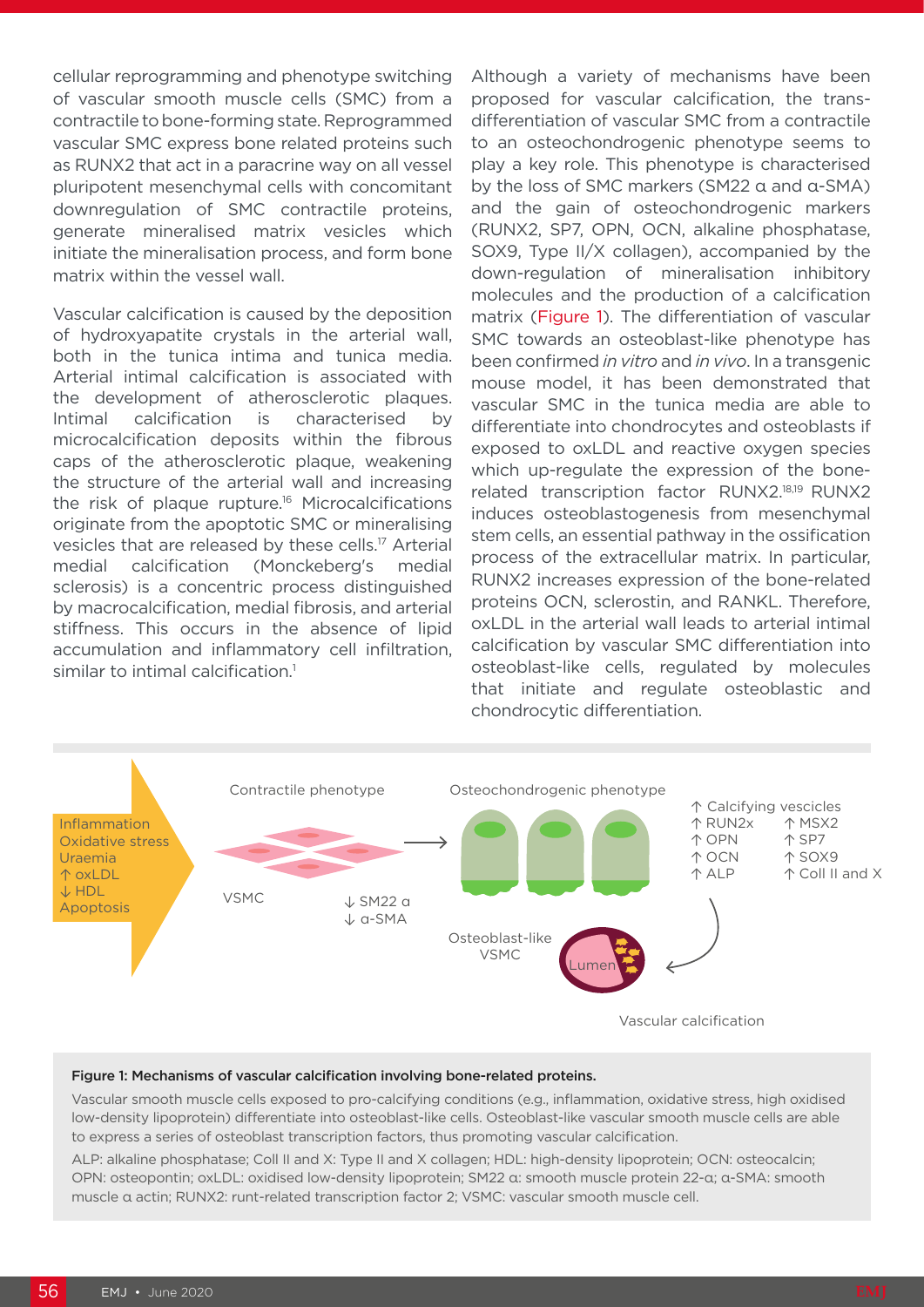OxLDL have also been shown to promote trans-differentiation of circulating monocytes towards a pro-calcific phenotype.20 Monocytes are well known for playing a key role in the development of atherosclerotic plaques through their transmigration to the arterial wall. Here, they differentiate into macrophages and contribute to the pro-inflammatory milieu, and phagocyte lipid droplets can give rise to foam cells. Recent evidence also strongly supports a role for monocytes in the active calcification process of arterial wall. Circulating osteoblastic progenitors were initially described in a landmark paper by Eghbali-Fatourechi et al.,<sup>21</sup> in which mononuclear circulating OCN+ cells were able to form mineralised nodules when cultured in osteoblast-differentiating medium and cause ectopic calcification when transplanted in mice. Subsequently, monocytes have been described as a source of mesenchymal progenitors which can differentiate into osteoblast-like cells<sup>22</sup> and contribute to atherosclerotic calcification.23 Some reports have suggested that circulating myeloid cells with osteogenic potential may affect CVD in the general population and in diabetes.<sup>21,24,25</sup>

Chronic inflammation seems to have a central role in the pathogenesis of medial calcification, which is often independent of atherosclerosis: this suggests different processes drive vascular SMC differentiation.26

Hyperglycaemia and dyslipidaemia cause the production of pro-inflammatory cytokines, such as TNFα primarily released by monocytes and macrophages. TNFα was found to be the main cytokine activating osteogenic programmes of vascular SMC via Msx2–Wnt signalling27 *MSX2* is a gene coding for an osteochondrogenic transcription factor associated with intramembranous ossification. Wnt signalling is also implicated in osteoblast maturation, medial calcification, and fibrosis. Therefore, vascular SMC of the medial layer respond to different osteogenic stimuli, including inflammation or prolonged uraemia, and trans-differentiate into osteoblast-like cells, which can cause vessel wall stiffening through calcium deposits.<sup>1</sup>

## BIOMARKERS OF THE BONE–VASCULAR AXIS

### **Osteocalcin**

OCN is the most expressed non-collagenous protein in the bone matrix, synthesised by osteoblasts. Several studies have shown an association between OCN and cardiovascular risk factors such as insulin resistance and dyslipidaemia.28 The relationship between OCN and atherosclerosis in humans has been suggested in different studies. In a study conducted in healthy post-menopausal women, there was an increased prevalence of carotid atherosclerosis in subjects with OCN levels above the median and low bone mineral density.29 Moreover, some evidence has shown that OCN is expressed in the calcific atherosclerotic lesions and in the vascular SMC of the vessel wall, suggesting a potential role in the differentiation of vascular SMC into osteogenic cells.30

Circulating osteoprogenitor cells, a member of the monocytic family, express OCN on their surface and exhibit increased abundance in patients with CVD.<sup>31</sup> Because of their procalcific phenotype, these cells contribute to the development of vascular calcification and atherosclerosis under normal conditions.<sup>32</sup> Patients with diabetes show elevated levels of OCN+ circulant monocytes compared to controls, especially in the presence of atherosclerotic CVD.31 Moreover, OCN+ cells have been found in coronaries of subjects with coronary artery disease, of which levels are associated with the presence of vascular calcifications and instability of the plaques.<sup>24</sup>

#### **Osteoprotegerin**

Osteoprotegerin (OPG) is a member of the TNF superfamily that acts by binding RANKL and TRAIL.33 Its role in bone metabolism is to inhibit osteoclastic bone resorption, a role it enacts through its presentation as a 'decoy receptor' for RANKL, preventing its binding to RANK and stimulating osteoclast activation. Indeed, elevated serum OPG levels are associated with higher BMD.34 Some evidence has shown that OPG could have a protective influence on the vascular system. OPG-knockout mice have concomitantly shown early onset osteoporosis and increased vascular calcifications.<sup>35</sup> However, observational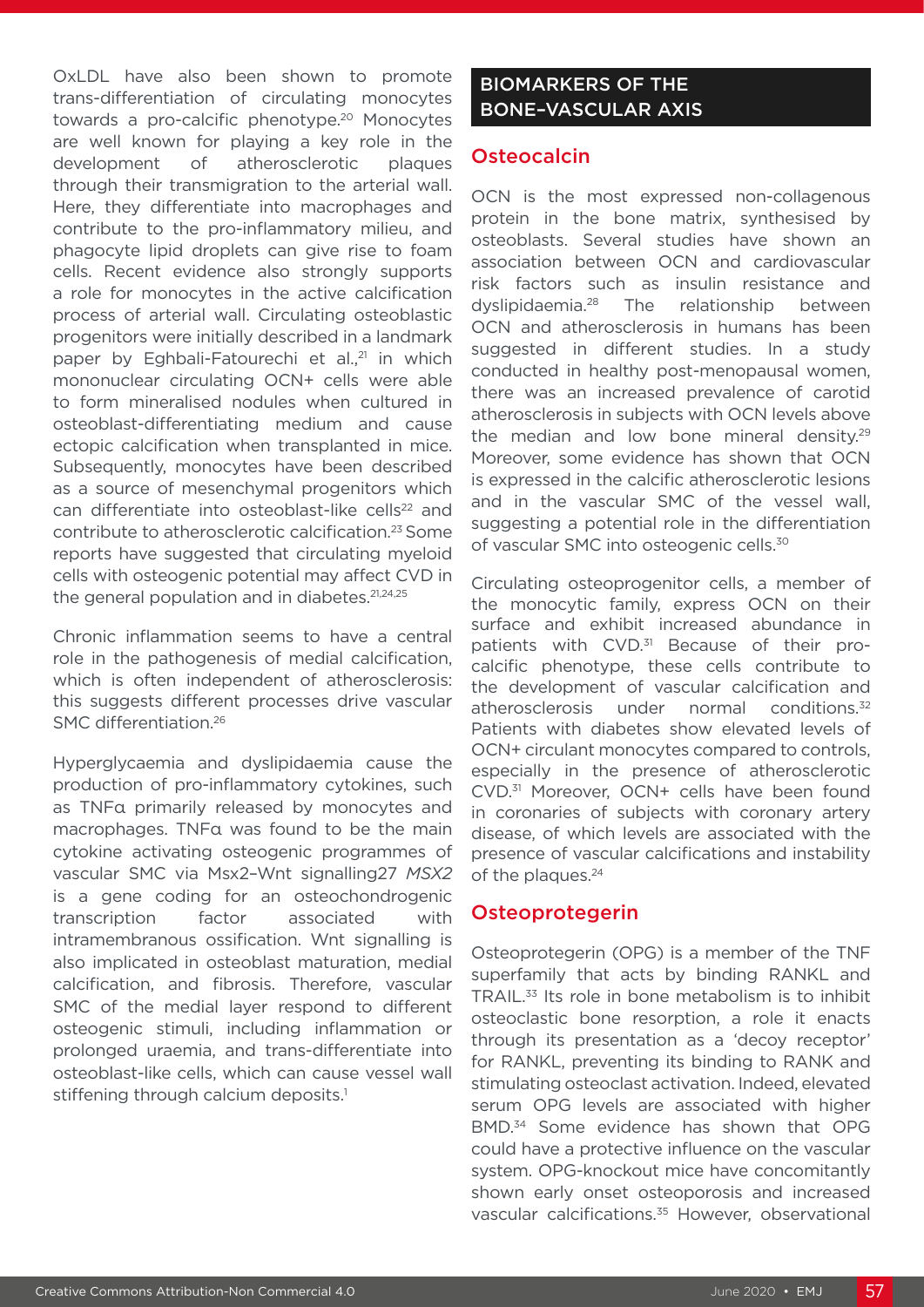studies in humans suggest that OPG may be a marker of CVD. High levels of serum OPG have been associated with the presence of vascular calcifications, $36$  coronary artery disease, $37$  carotid atherosclerotic plaques.<sup>38</sup> peripheral artery disease,<sup>39</sup> and cardiovascular mortality.<sup>40</sup>

Furthermore, OPG also binds TRAIL, which is involved in the regulation and modulation of apoptosis.33 This binding also seems to play a direct role in the development of atherosclerotic plaques, with pleiotropic effects on the vasculature. Some evidence has shown increased apoptosis to occur in TRAIL-treated endothelial cells, while other studies have described increased cellular survival and proliferation in response to TRAIL.41 Furthermore, it seems that high levels of TRAIL are expressed at the vulnerable plaque sites,<sup>33</sup> and it is known that TRAIL stimulates the production of nitric oxide, which plays a protective role within the endothelium.42

Overall, the debate remains open as to whether increased OPG serum levels attenuate CVD or are instead representative of counter-regulatory protective pathway activation in the context of vascular calcification processes.

## Sclerostin

Sclerostin is a soluble factor secreted by osteocytes. It regulates bone turnover by inhibiting Wnt/β-catenin signalling, which promotes the differentiation and proliferation of osteoblasts. Sclerostin is also able to stimulate osteoblast apoptosis through the activation of caspases.<sup>43</sup> Therefore, when sclerostin action is suppressed, osteogenesis is indirectly stimulated.44 Loss of sclerostin gene function is related to diseases characterised by a hyperostosis process.43

Elevated serum sclerostin has also been associated with the presence of atherosclerosis and is a proposed marker of CVD, particularly in subjects with diabetes.<sup>45</sup> Kuiper et al.<sup>46</sup> showed that increased levels of sclerostin are associated with an augmented risk of having coronary artery calcifications. Sclerostin can also play a role in the development of valve calcification. Moreover, a study conducted by Leto et al.<sup>47</sup> in 2018 showed that high levels of sclerostin were present in vascular smooth muscle cells of the atherosclerotic plaques in a cohort of patients who had undergone carotid endarterectomy, suggesting a potential role of this molecule in the development of atherosclerosis. Koos et al.48 showed that patients with aortic valve calcification have increased sclerostin levels compared to healthy controls, and that the severity of calcification is directly proportional with its serum levels.

Eventually, the presence of calcification in the abdominal aorta seems to be associated with elevated serum sclerostin levels, as emerged in a study conducted by Hampson et al.<sup>49</sup> in 2013. This study showed that subjects with higher aortic pulse wave velocity, an indicator of arterial stiffness, had significantly higher serum sclerostin levels compared to subjects with normal pulse wave velocity.

Of note, it has been evidenced that the use of monoclonal anti-sclerostin antibodies for the treatment of post-menopausal osteoporosis can result in increased risk of cardiovascular adverse events,<sup>50</sup> suggesting a possible protective role of sclerostin on the vasculature.

# **Osteopontin**

OPN is a structural glycoprotein of the bone matrix. Because of its high number of aspartic acid residues, it can bind calcium and hydroxyapatite ions, inhibiting crystal formation. Additionally, it can bind several integrin receptors, especially integrin β3 on the surface of osteoclasts. This binding leads to a decrease in calcium concentration and to the activation of carbonic anhydrase II, both required for osteoclastic activation.2 These actions are important for the resorption of ectopic calcifications. OPN is also a regulator of calcification in the vessel wall. In a murine model, OPN has demonstrated to be an inhibitor of vascular calcification. In fact, Speer et al.<sup>51</sup> showed that mice deficient in matrix Gla protein (a factor involved in the inhibition of bone mineralisation) and with deleterious *OPN* mutations are more prone to develop extensive vascular calcifications than mice deficient for matrix Gla protein alone. Studies conducted in humans confirmed that OPN could be a marker of vascular disease. The FinnDiane study showed that OPN is a strong predictor of cardiovascular events in subjects with Type 1 diabetes mellitus.<sup>52</sup> whereas another study has shown an association between elevated OPN serum levels and the presence of coronary artery calcification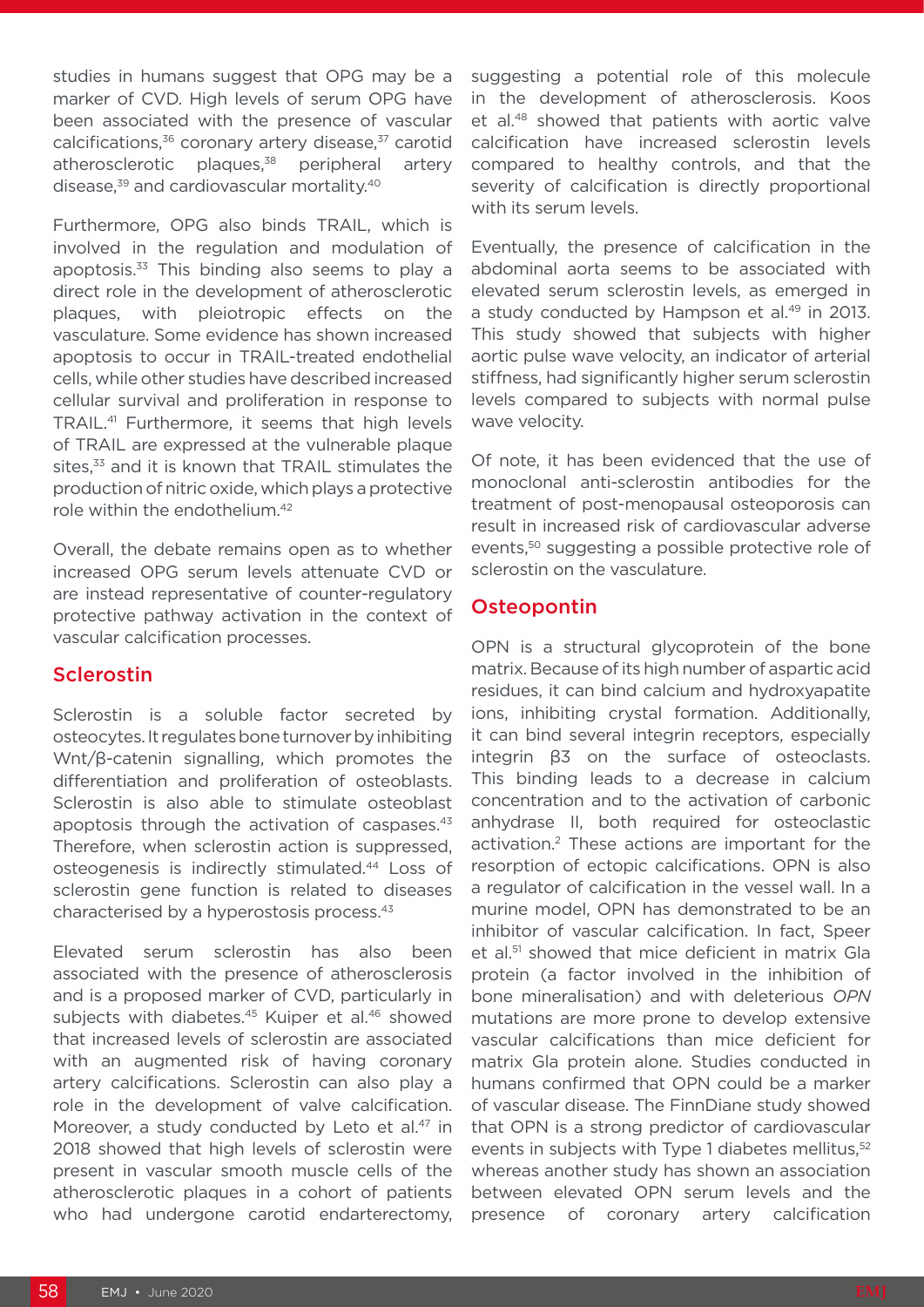in patients with Type 2 diabetes mellitus.<sup>53</sup> Interestingly, some evidence has shown OPN to potentially be an inhibitor of vascular calcification, and may stimulate the dissolution of calcifications by inducing macrophages to express carbonic anhydrase.54 In this context, elevated serum levels of OPN may reflect a compensatory mechanism against calcification.

## Klotho

Klotho is known as a membrane protein and as a circulating peptide (the extracellular domain is secreted into the blood), with peculiar antiageing properties. The membrane protein form is predominantly expressed in the distal tubule of the kidney, but also in multiple other tissues. In the kidney, it acts as a co-receptor for FGF-23, a bone-derived growth factor that mainly inhibits renal activation of vitamin D and induces tubular excretion of phosphate.<sup>55</sup>

Klotho is also supposed to be involved in the pathogenesis of arterial calcification.55 Mice with targeted deletion of klotho display severe osteoporosis and progressive atherosclerosis, as described in a study conducted by Kuro et al.<sup>56</sup> in 1997. The relationship between levels of soluble klotho and the occurrence and severity of CVD has been shown in several clinical studies, 57,58 and some polymorphisms of the gene have been related to the incidence of cardiovascular events.59

Lim et al.<sup>60</sup> demonstrated for the first time that klotho and FGFR are expressed in human arteries, with downregulation in response to phosphorus and TNF. They also found that decreased klotho levels lead to increased calcification and demonstrated that upregulation of klotho (through vitamin D receptor activation by calcitriol) restored klotho/FGF-23 signalling, inhibiting vascular calcification.<sup>60</sup>

## CONCLUSION AND FUTURE PROSPECTIVE

As widely demonstrated, vascular calcification is an independent risk factor for CVD and mortality, and the existence of a bone–vascular axis is emerging as a possible key pathway in the pathogenesis of CVD. Arterial calcification is not considered a passive process anymore, but it actively involves vascular smooth muscle cell reprogramming and phenotype switching to osteoblast-like cells attributable to pro-calcifying conditions, such as inflammation, oxidative stress, apoptosis, uraemia, and high serum calcium and phosphate levels. Nevertheless, an increasing number of bone-related biomarkers are being identified which may also contribute to the development of CVD (Table 1 and Figure 2). Future studies are needed to further understand the role of osteokines in the pathogenesis of vascular calcification and cardiovascular events,<sup>61</sup> and to identify possible therapeutic targets to prevent arterial calcification reduction, and thereby, arterial stiffness and cardiovascular risk.

Table 1: Role of osteokines in bone metabolism and vascular disease.

| <b>Osteokines</b> | Role in bone                                                                          | Possible role as markers of CVD                                              |
|-------------------|---------------------------------------------------------------------------------------|------------------------------------------------------------------------------|
| Osteocalcin       | Most expressed non-collagenous protein in<br>bone matrix.                             | Related to atherosclerotic plaques.                                          |
| Osteoprotegerin   | Inhibits osteoclastic bone resorption.                                                | Marker of cardiovascular disease.                                            |
| <b>Sclerostin</b> | Regulates bone turnover. Its suppression<br>indirectly stimulates osteogenesis.       | Associated to atherosclerosis. Possible<br>marker of cardiovascular disease. |
| Osteopontin       | Activates osteoclasts.                                                                | Marker of vascular disease.                                                  |
| Klotho            | Inhibits renal activation of vitamin D and<br>induces tubular excretion of phosphate. | Related to occurrence and severity of<br>cardiovascular disease.             |

CVD: cardiovascular disease.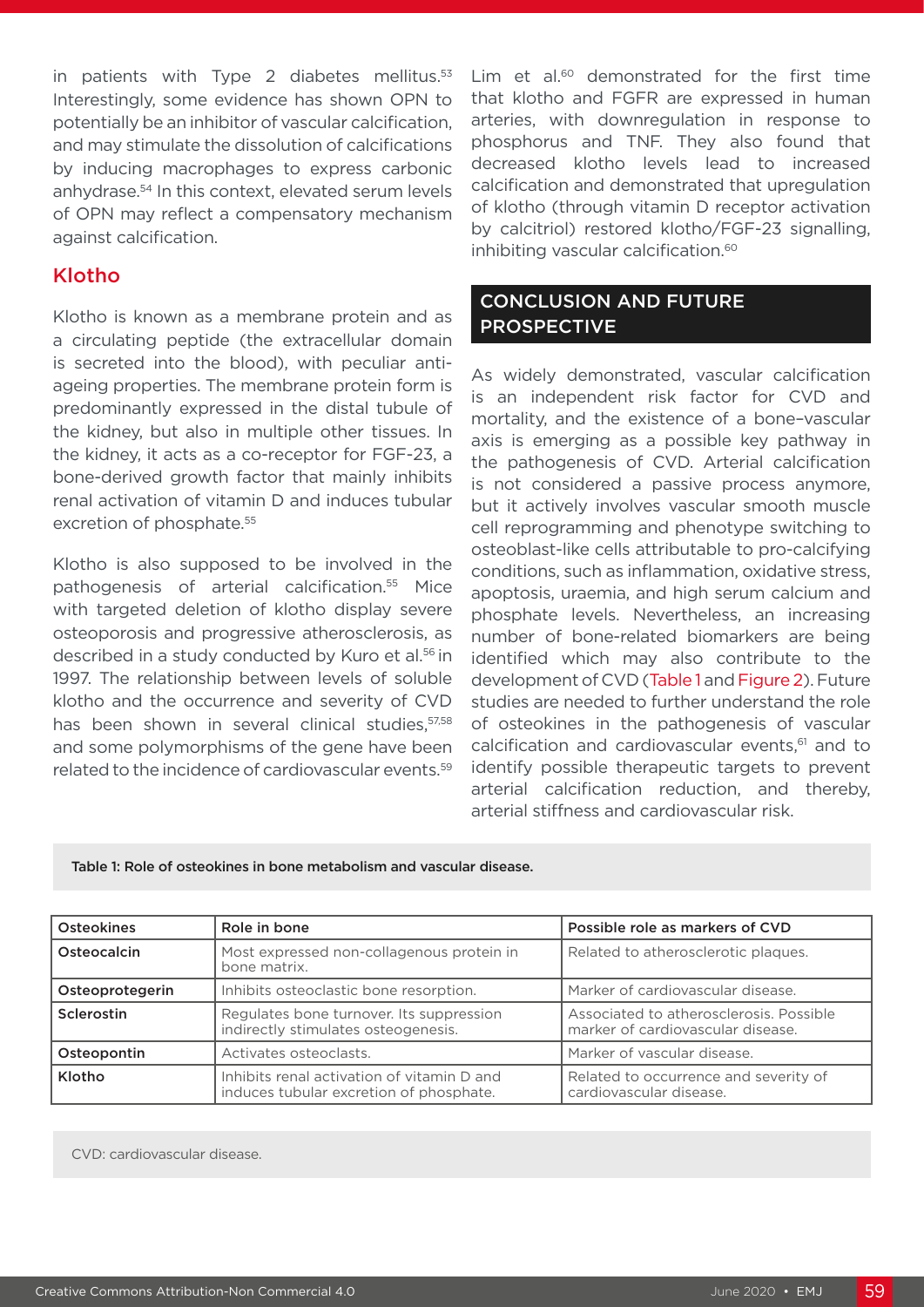

#### Figure 2. Common pathways of bone metabolism and vascular calcification.

Osteocalcin is the most important non-collagenous protein in the bone matrix. Elevated levels of osteocalcin have been associated with the presence of atherosclerosis. Osteoprotegerin prevents the interaction between receptor activator of nuclear factor Kb ligand and its receptor and its presence in the bloodstream is associated with vascular calcification. Sclerostin is a soluble factor released by osteocytes that inhibits the pathway of Wnt (which is important for osteoblast differentiation). It is correlated with atherosclerosis and present in vascular smooth muscle cells of the plaque. Osteopontin stimulates bone resorption, binding β-3 integrin and it is a marker of vascular calcification, while it is not clear if it prevents or stimulates it. Klotho is a co-receptor of FGF23, which inhibits renal activation of vitamin D and induces phosphate excretion. Decreased Klotho levels lead to increased calcification.

FGF23: fibroblast growth factor 23; OCN: osteocalcin; OPG: osteoprotegerin; OPN: osteopontin; P: phosphate; RANK: receptor activator of nuclear factor Kb; RANK-L: receptor activator of nuclear factor Kb ligand; VSMC: vascular smooth muscle cells.

#### References

- 1. Durham AL et al. Role of smooth muscle cells in vascular calcification: implications in atherosclerosis and arterial stiffness. Cardiovasc Res. 2018;114:590-600.
- 2. Lampropoulos CE et al. Osteoporosis- -a risk factor for cardiovascular

disease? Nat Rev Rheumatol. 2012;8(10):587-98.

- 3. Eriksen EF. Cellular mechanisms of bone remodeling. Rev Endocr Metab Disord. 2010;11(4):219-27.
- 4. Tankò LB et al. Low bone mineral density in the hip as a marker

of advanced atherosclerosis in elderly women. Calcif Tissue Int. 2003;73(1):15-20.

5. Rodríguez AJ et al. Associations between hip bone mineral density, aortic calcification and cardiac workload in community-dwelling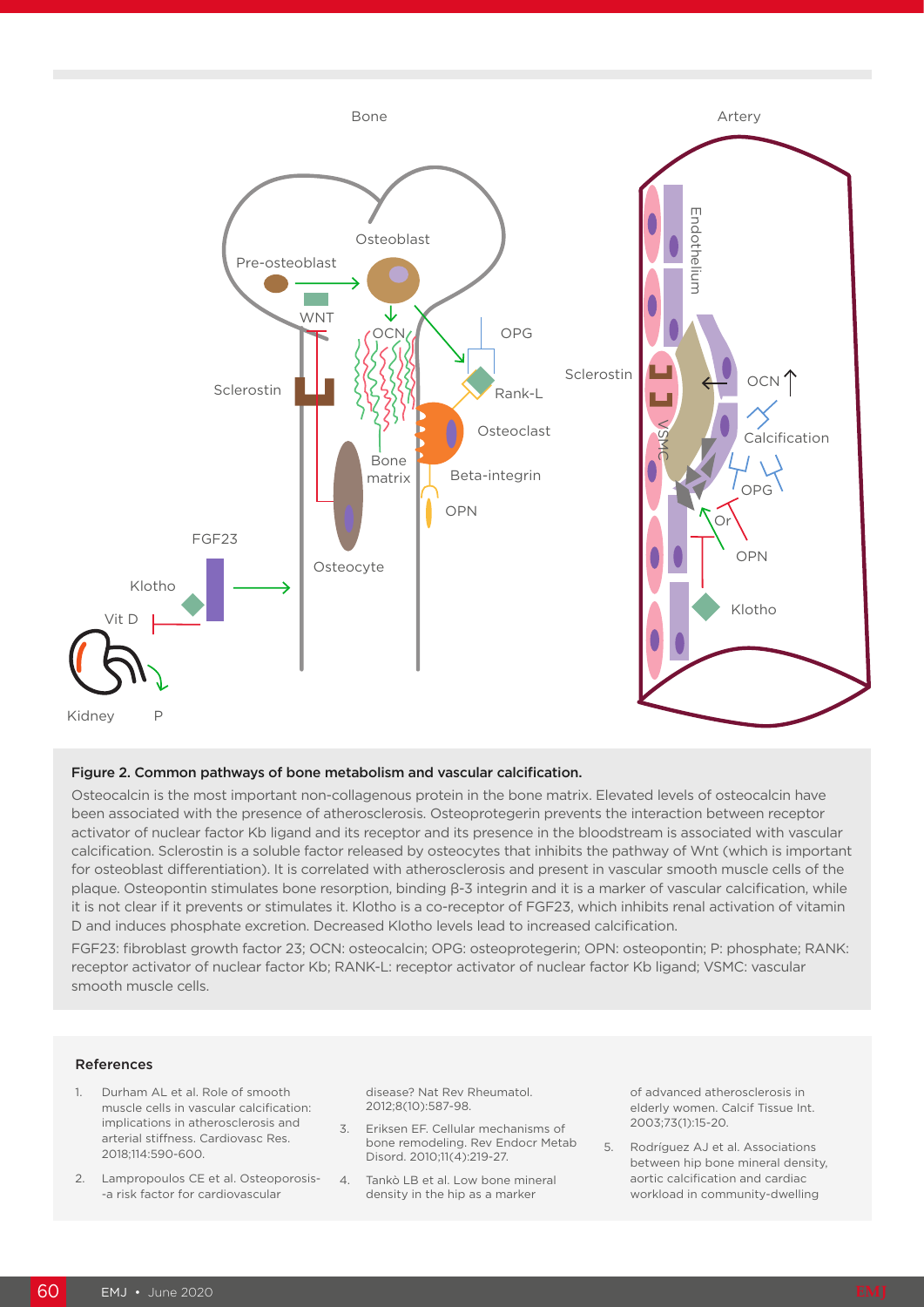older Australians. Osteoporos Int. 2017;28:2239-45.

- 6. Knudsen ST et al. Increased plasma concentrations of osteoprotegerin in Type 2 diabetic patients with microvascular complications. Eur J Endocrinol. 2002;149(1):39-42.
- 7. Seo SK et al. Decreased bone mineral density is associated with coronary atherosclerosis in healthy postmenopausal women. Obstet Gynecol Sci. 2015;58(2):144-9.
- 8. Napoli N et al. Mechanisms of diabetes mellitus-induced bone fragility. Nat Rev Endocrinol. 2017;13(4):208-19.
- 9. Janghorbani M et al. Systematic review of Type 1 and Type 2 diabetes mellitus and risk of fracture. Am J Epidemiol. 2007;166(5):495-505.
- 10. Napoli N et al. Fracture risk in diabetic elderly men: the MrOS study. Diabetologia. 2014;57(10):2057-65.
- 11. Leanza G et al. Risk factors for fragility fractures in Type 1 diabetes. Bone. 2019;125:194-9.
- 12. Maddaloni E et al. Bone health in subjects with Type 1 diabetes for more than 50 years. Acta Diabetol. 2017;54(5):479-88.
- 13. Maddaloni E et al. Osteocalcin levels are inversely associated with Hba1c and BMI in adult subjects with long-standing Type 1 diabetes. J Endocrinol Invest. 2014;37(7):661-6.
- 14. Mödder UI et al. Relation of age, gender, and bone mass to circulating sclerostin levels in women and men. J Bone Miner Res. 2011;26(2):373-9.
- 15. Riquelme-Gallego B et al. Circulating undercarboxylated osteocalcin as estimator of cardiovascular and Type 2 diabetes risk in metabolic syndrome patients. Sci Rep. 2020;10(1):1840.
- 16. Nicoll R, Henein MY. The predictive value of arterial and valvular calcification for mortality and cardiovascular events. Int J Cardiol Heart Vessel. 2014;3:1-5.
- 17. Leopold JA. Vascular calcification: mechanisms of vascular smooth muscle cell calcification. Trends Cardiovasc Med. 2015;25(4):267-74.
- 18. Byon CH et al. Oxidative stress induces vascular calcification through modulation of the osteogenic transcription factor Runx2 by AKT signaling. J Biol Chem. 2008;283(22):15319-27.
- 19. Farrokhi E et al. Oxidized lowdensity lipoprotein increases bone sialoprotein expression in vascular smooth muscle cells via runt-related transcription factor 2. Am J Med Sci. 2015;349(3):240-3.
- 20. Maddaloni E et al. High density lipoprotein modulates osteocalcin expression in circulating monocytes: a potential protective mechanism for cardiovascular disease in Type

1 diabetes. Cardiovasc Diabetol. 2017;16(1):116.

- 21. Eghbali-Fatourechi GZ. Circulating osteoblast-lineage cells in humans. N Engl J Med. 2005;352(19):1959-66.
- 22. Kuwana M et al. Human circulating CD14+ monocytes as a source of progenitors that exhibit mesenchymal cell differentiation. J Leukoc Biol. 2003;74(5):833-45.
- 23. Albiero M et al. Myeloid calcifying cells promote atherosclerotic calcification via paracrine activity and allograft inflammatory factor-1 overexpression. 2013;108(4):368.
- 24. Collin J et al. Osteogenic monocytes within the coronary circulation and their association with plaque vulnerability in patients with early atherosclerosis. Int J Cardiol. 2015;181:57-64.
- 25. Fadini GP et al. Circ Res. Widespread increase in myeloid calcifying cells contributes to ectopic vascular calcification in Type 2 diabetes. 2011;108(9):1112-21.
- 26. Aikawa E et al. Osteogenesis associates with inflammation in earlystage atherosclerosis evaluated by molecular imaging in vivo. Circulation. 2007;116(24):2841-50.
- 27. Al-Aly Z et al. Aortic Msx2-Wnt calcification cascade is regulated by TNF-alpha-dependent signals in diabetic Ldlr-/- mice. Arterioscler Thromb Vasc Biol. 2007;27(12):2589- 96.
- 28. Rosen et al. No bones about it: insulin modulates skeletal remodeling. Cell. 2010;142(2):198-200.
- 29. Montalcini T et al. Relation of low bone mineral density and carotid atherosclerosis in postmenopausal women. Am J Cardiol. 2004;94(2):266-9.
- 30. Kapustin AN, Shanahan CM. Osteocalcin: a novel vascular metabolic and osteoinductive factor? Arterioscler Thromb Vasc Biol. 2011;31(10):216-71.
- 31. Fadini GP et al. Procalcific phenotypic drift of circulating progenitor cells in Type 2 diabetes with coronary artery disease. Exp Diabetes Res. 2012;2012:921685.
- 32. Fadini GP. A reappraisal of the role of circulating (progenitor) cells in the pathobiology of diabetic complications. Diabetologia. 2014;57(1):4-15.
- 33. Rochette L et al. The role of osteoprotegerin and its ligands in vascular function. Int J Mol Sci. 2019;20(3):705.
- 34. Zheng CM et al. Association between increased serum osteoprotegerin levels and improvement in bone mineral density after parathyroidectomy in hemodialysis patients. Tohoku J Exp Med.

2012;226(1):19-27.

- 35. Bucat N et al. Osteoprotegerindeficient mice develop early onset osteoporosis and arterial calcification. Genes Dev. 1998;12:1260-68.
- 36. Shargorosky M et al. Osteoprotegerin as an independent marker of subclinical atherosclerosis in osteoporotic postmenopausal women. Atherosclerosis. 2009;204(2):606-11.
- 37. Schoppet M et al. Increased osteoprotegerin serum levels in men with coronary artery disease. J Clin Endocrinol Metab. 2003;88(3):1024- 28.
- 38. Kiechl S et al. Osteoprotegerin is a risk factor for progressive atherosclerosis and cardiovascular disease. Circulation. 2004;109(18):2175-80.
- 39. Siepi D et al. Preclinical vascular damage in white menopausal women: the relevance of osteoprotegerin. Metabolism. 2008;57(3):321-5.
- 40. Browner WS et al. Associations of serum osteoprotegerin level with diabetes, stroke, bone density, fractures, and mortality in elderly women. J Clin Endocrinol Metab. 2001;86(2):631-7.
- 41. Forde H et al. The beneficial effects of tumor necrosis factor related apoptosis- inducing ligand (TRAIL) within the vasculature: a review of evidence. Atherosclerosis. 2016;247:87-96.
- 42. D'Auria F et al. Tumor necrosis factor related apoptosis inducing ligand (trail) in endothelial response to biomechanical and biochemical stresses in arteries. J cell Biochem. 2015;116(11):247-34.
- 43. Pietrzy B at al. Sclerostin: intracellular mechanisms of action and its role in the pathogenesis of skeletal and vascular disorders. Adv Clin Exp Med. 2017;26(8):1283-91.
- 44. van Oers R et al. A sclerostinbased theory for strain-induced bone formation. Biomech Model Mechanobiol. 2011;10(5):663-70.
- 45. Morales-Santana S et al. Atherosclerotic disease in Type 2 diabetes is associated with an increase in sclerostin levels. Diab Care. 2013;36(6):1667-74.
- 46. Kuipers AL et al. Association of circulating sclerostin with cardiovascular calcification in Afro-Caribbean men. Atherosclerosis. 2015;239(1):218-23.
- 47. Leto G et al. Sclerostin is expressed in the atherosclerotic plaques of patients who undergoing carotid endarterectomy. Diabetes Metab Res Rev. 2019;35(1):e3069.
- 48. Koos R et al. Sclerostin as a potential novel biomarker for aortic valve calcification: an in vivo and